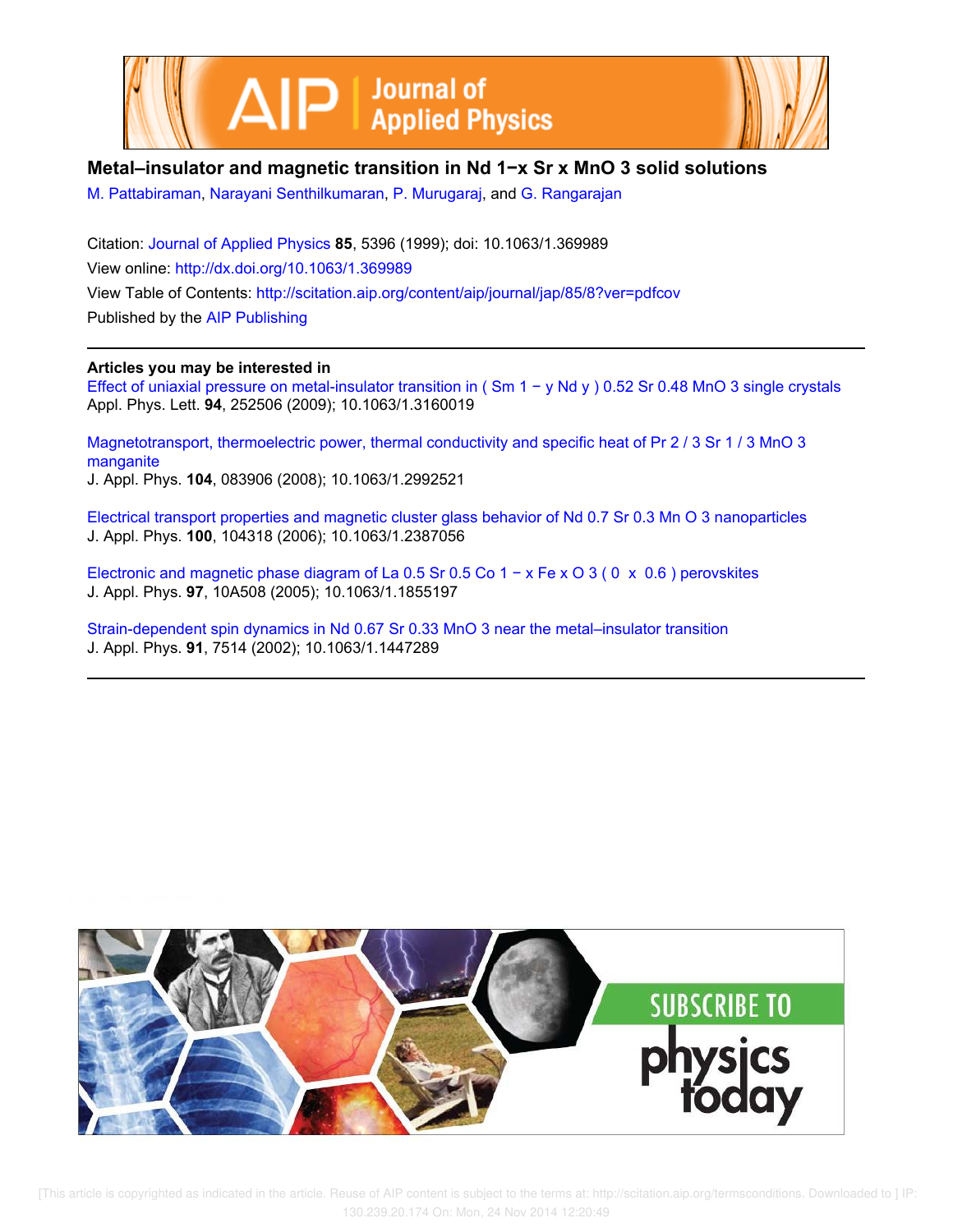# **Metal–insulator and magnetic transition in**  $Nd_{1-x}Sr_xMnO_3$  **solid solutions**

M. Pattabiraman, Narayani Senthilkumaran, P. Murugaraj, and G. Rangarajan<sup>a)</sup> *Department of Physics, Indian Institute of Technology, Madras 600 036, India*

In this article we report the results of electrical resistivity, thermopower and ac magnetic susceptibility measurements on  $Nd_{1-x}Sr_xMnO_3$  with  $x=0.40, 0.33$  and 0.30. The room temperature paramagnetic to low temperature ferromagnetic transition temperature  $T_c$  and electrical resistivity  $\rho(T)$  are observed to depend on the processing conditions.  $\rho(T)$  exhibits a shoulder at  $T_c$  and a peak below  $T_c$ . The latter peak is likely to be of intrinsic origin rather than due to lattice defects/ grain boundaries, etc. The resistivity decreases with increasing *x* as well as upon Ar annealing. Upon Ar annealing the thermopower  $[S(T)]$  below  $T_C$  shows no appreciable change in magnitude, while above  $T_c$  *S* decreases. *S*(*T*) exhibits considerable differences between  $x=0.33$  and  $x=0.3$ , which we attribute to a dopant induced insulator–metal  $(I-M)$  transition. Our thermopower data along with the resistivity and magnetic measurements show that the changes in the observed features in the  $\rho(T)$  and  $S(T)$  cannot be related to magnetic ordering alone but the electronic transitions also have to be taken into consideration. © 1999 American Institute of Physics. [S0021-8979(99)76308-5]

#### **I. INTRODUCTION**

Doped perovskite manganites with the general formula  $Ln_{1-x}A_xMnO_3$  (Ln=La, Nd, Sm, Pr, etc. and A=Ba, Ca, Sr, etc.) which exhibit colossal magnetoresistance  $(CMR)^1$ undergo simultaneous magnetic, electronic and structural transitions in a narrow temperature interval for certain concentration values (e.g.,  $x=0.20$  in LaSrMnO and  $x=0.33$  in NdSrMnO). The general understanding is that the magnetic ordering paramagnetic–ferromagnetic (PM–FM) transition induces a structural distortion which in turn changes the electronic band structure leading to an insulator-to-metal  $(I-M)$ transition and decreased scattering of the charge carriers by the spins during the ordering process resulting in a resistivity anomaly across the PM to FM transition.<sup>2</sup> While there are many reports on the transport properties of these CMR oxides there is considerable scatter in reported values of transition temperatures for the same composition reported by different groups<sup>3–6</sup> possibly due to various factors such as lattice strain, inhomogeneous distribution of the cations, oxygen nonstoichiometry, etc. From the information available in the literature in this specific composition range, it is observed that the effects due to both the transitions (PM–FM, *I* – *M*) overlap. There are no reports to date showing distinct changes in resistivity features that can clearly separate the effects due to the magnetic transition and the *I* – *M* transition.

#### **II. EXPERIMENTAL DETAILS**

Polycrystalline  $Nd_{1-x}Sr_xMnO_3$  with  $x=0.4$ , 0.33, 0.3 were prepared by conventional solid state method. X-ray diffraction results for the  $O_2$  annealed samples showed that the compounds were of single phase with impurity phase below 5 vol %. Wet chemical analysis by inductively coupled plasma technique confirmed the stoichiometry of the compounds to the formulae indicated. The batches that were annealed in  $O_2$  and Ar are designated as samples IO2 (0.4),  $IIO2$  (0.33),  $IIIO2$  (0.3) and IAr (0.4), IIAr (0.33), IIIAr  $(0.3)$ , respectively. The numbers in parentheses indicate Sr composition. The ac susceptibility measurements were performed at a frequency of 313 Hz in the temperature range 300–12 K. The van der Pauw technique was used for resistivity measurement and for dc thermopower measurement, the absolute temperature and the temperature gradient were measured using a calibrated Au–Fe  $(0.07%)$ /chromel thermocouple.

#### **III. RESULTS AND DISCUSSION**

The general observations from the magnetic, electrical and thermopower measurements are as follows: The samples IO2, IIO2 and IIIO2 showed low room temperature resistivity  $\rho_{RT}$  (30–170 m $\Omega$  cm). The resistivity increases with decreasing *x* and upon Ar annealing due to reduced  $Mn^{4+}$ (hole) concentration.  $\rho_{RT}$  of sample I increases by 3 orders of magnitude upon Ar annealing but only about five times for samples II and III (Table I). The resistivity, ac susceptibility and thermopower of the  $O_2$  and Ar-annealed samples are shown in Figs. 1–3. The Ar-annealed samples have lower magnetic transition temperatures than the  $O_2$ -annealed ones. The shift in  $T_C$  due to change of annealing environment decreases as we move from  $x=0.40, 0.33, 0.30$ . In all the samples  $\rho(T)$  shows a prominent peak below  $T_c$  (which we call as  $T_p$ ). For  $x=0.40$ ,  $T_p$  nearly coincides with  $T_c$ , and both shift to lower temperatures upon Ar annealing. For *x* =0.33 and 0.30  $T_c$  shows up as a shoulder above  $T_p$  which disappears upon Ar annealing with a greatly reduced shift in  $T_C$  and  $T_p$ .

While other groups have observed such two peak features in the  $\rho(T)$  curve, this behavior has been explained as occurring due to magnetic inhomogeneity/grain boundary effects, etc.<sup>7</sup> However this two peak feature is also observed in 1500 °C fired samples of  $Nd_{0.67}Sr_{0.33}MnO_3$ , where the prominence of the peak around  $T_p$  and  $T_c$  can be reversibly a)Electronic mail: rajan@acer.iitm.ernet.in a control of the varying varied by mere high temperature annealing under varying

 [This article is copyrighted as indicated in the article. Reuse of AIP content is subject to the terms at: http://scitation.aip.org/termsconditions. Downloaded to ] IP: 130.239.20.174 On: Mon, 24 Nov 2014 12:20:49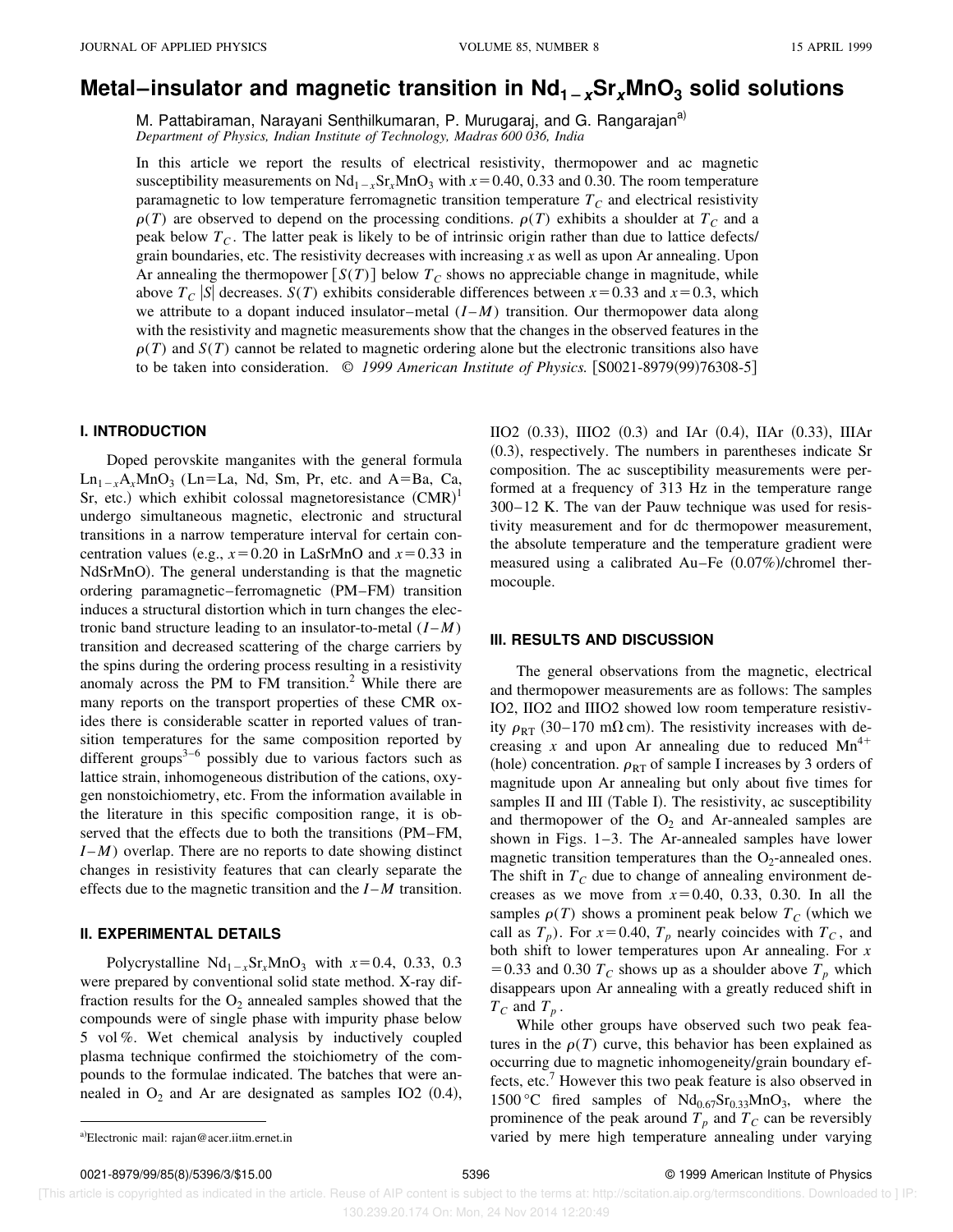TABLE I. Lattice parameters, room and low temperature resistivity and typical thermopower values of  $Nd_{1-x}Sr_xMnO_3$  along with the magnetic and insulator–metal transition temperatures.

| Sample            | Lattice<br>parameters (A)           | $\rho$ (m $\Omega$ cm)<br>300K | $\rho$ (m $\Omega$ cm) | $T_C$ (K) | $T_p$<br>(K) | $S(T)$ $\mu$ V/K |
|-------------------|-------------------------------------|--------------------------------|------------------------|-----------|--------------|------------------|
| IO2               | Orthorhombic<br>5.468, 10.87, 5.003 | 32                             | 10(30 K)               | 262       | 254          | $-27$ (255 K)    |
| IAr               | $\cdots$                            | 14876                          | 1121 (30 K)            | 228       | 224          | $-30$ (256 K)    |
| $_{IIO2}$         | Cubic 3.85                          | 126                            | $103$ (35 K)           | 230       | 203          | $-16$ (260 K)    |
| <b>IIAr</b>       | .                                   | 673                            | 566 (35 K)             | 216       | 210          | $-13(260 K)$     |
| IIIO <sub>2</sub> | Cubic 3.86                          | 137                            | 561 (30 K)             | 207       | 160          | $-6$ (260 K)     |
| <b>IIIAr</b>      | $\cdots$                            | 647                            | 2762 (30 K)            | 181       | 151          | $-1$ (259 K)     |

partial pressures.<sup>8</sup> Hence the two peak feature may not arise only from magnetic inhomogeneity/grain boundary effects etc. but may be intrinsic to the compound.

The room temperature thermopower for all samples is found to be negative,  $|S|$  decreasing with *x*. The rapid rise observed in  $S(T)$  for  $x=0.30$  as the temperature decreases is suggestive of carrier trapping. $9$  The sudden drop of the thermopower at  $T_c$  may arise from condensation of trapped carriers into extended states according to a mechanism proposed recently,<sup>10</sup> leading to a corresponding decrease in resistivity. *S*(*T*) below 280 K for IIIO2 and IIIAr is predominantly positive while that of IIO2 and IIAr is negative. The sudden change in the temperature dependence of *S* as *x* changes from 0.30 to 0.33 may be an indication of a dopant induced insulator–metal transition in the paramagnetic state similar to that observed for  $La_{1-x}Sr_xMnO_3$ .<sup>11</sup> Higher metallicity due to excess doping can make the effect of polaron condensation less dramatic, thereby resulting in only a slope change across  $T_C$  in  $S(T)$  for samples II and III.

Although there is a large difference in the low temperature resistivity between the  $O_2$ -annealed and Ar-annealed samples (see Table I) the thermopower values are essentially the same at these temperatures. Thus the thermopower is found to be less sensitive to the annealing environment at low temperatures. We have studied the thermopower behavior of  $Nd_{0.67}Sr_{0.33}MnO_3$  samples sintered at 1500 °C (designated as IV, see Fig. 2), which have lower resistivity  $(80)$  m $\Omega$  cm) as compared to that of 1400 °C processed samples  $(126 \text{ m}\Omega \text{ cm})$ . We found little difference between 1500 and 1400 °C processed samples in the *S*(*T*).

While it is not possible to ascribe the change in slope of  $S(T)$  to either the *I* – *M* transition or to the magnetic transition unequivocally, when both of them occur in a narrow temperature range such as for  $x=0.4$  or 0.33 the effect of polaron condensation is clearly seen for  $x=0.3$  where the two transitions are about 40 K apart (as compared to 25 K for  $x=0.33$ ). The literature on NdSrMnO systems indicates that the composition range which shows a maximum magnetoresistance (MR) effect is around  $x \sim 0.33 - 0.30$ . The thermopower features change drastically within this narrow composition range.

There have been other reports on the thermopower of the manganites.<sup>9,10,12–14</sup> Out of these Fisher *et al.*<sup>14</sup> have measured *S*(*T*) of  $Nd_{1-x}Sr_xMnO_{3-(x/2)}$  and our results agree well with their data. They suggest that the nearly temperature independent high temperature values of  $S(T)$  are suggestive of transport of a fixed population of charge carriers in a narrow band. They attribute the negative sign of  $S(T)$  to a population of uncorrelated electrons in a less than half filled band, the zero crossing to band splitting and the decrease in  $|S|$  as *x* decreases to an increase of the bandwidth.

In conclusion we have measured resistivity, ac susceptibility and thermopower of  $Nd_{1-x}Sr_xMnO_3$  with  $x=0.4, 0.33$ , 0.3 and found that for all the samples  $\rho(T)$ ,  $T_c$  and  $T_p$ 



FIG. 1. Plot of resistivity, ac susceptibility and thermopower vs temperature for samples IO2 and IAr.



FIG. 2. Plot of resistivity, ac susceptibility, and thermopower vs temperature for samples IIO2 and IIAr. Thermopower on 1500 °C processed samples of the same composition is also shown for comparison.

 [This article is copyrighted as indicated in the article. Reuse of AIP content is subject to the terms at: http://scitation.aip.org/termsconditions. Downloaded to ] IP: 130.239.20.174 On: Mon, 24 Nov 2014 12:20:49